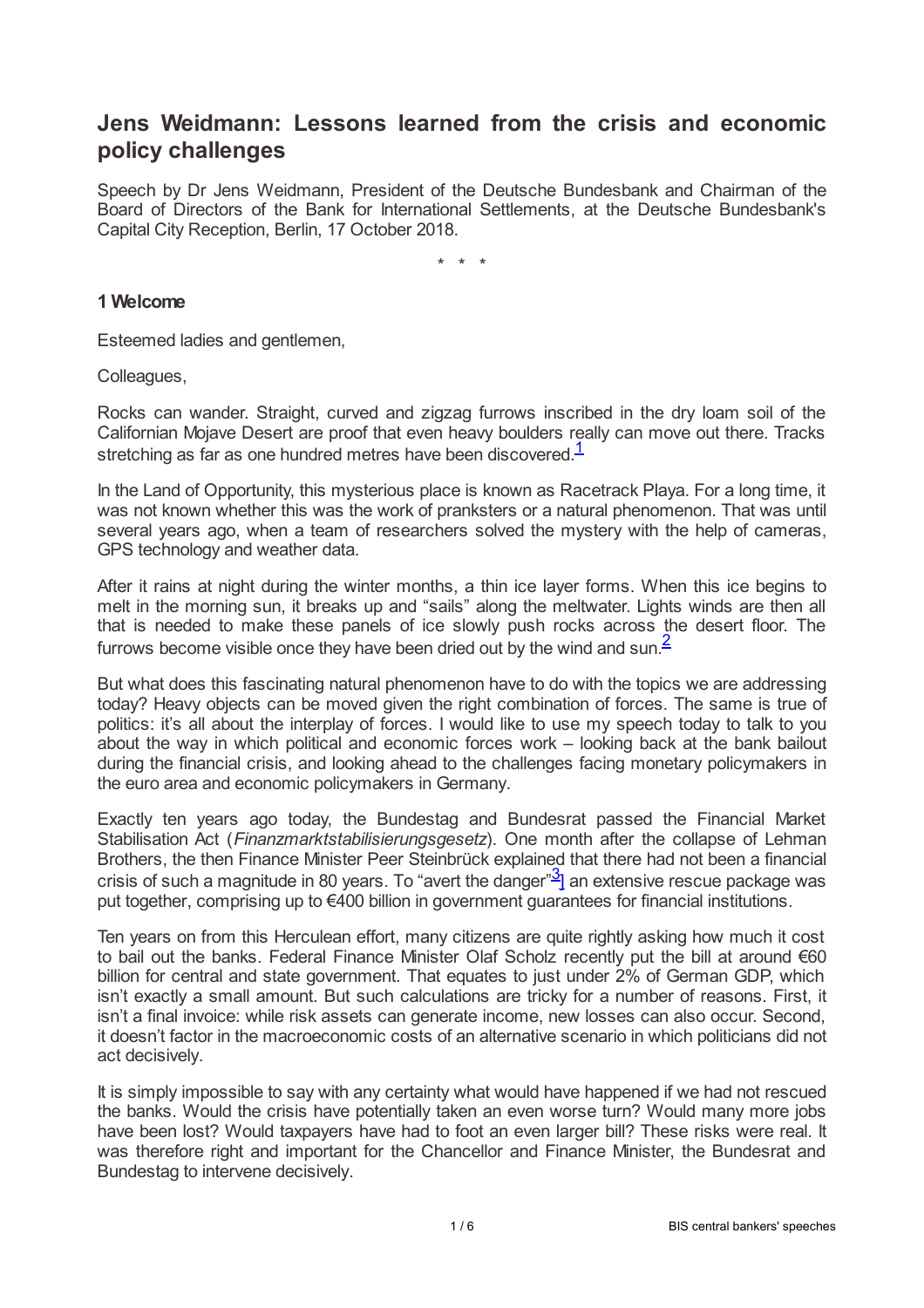### **2 Lessons learned fromthe crisis**

But rescuing the banks was just one of the measures that we, as a united front and working together with international partners, implemented to ward off the crisis. In order to stop the economy from plunging into what might have been a downward spiral, the bailout was accompanied by fiscal stimulus packages and a resolute monetary policy response.

As a result, we managed to avoid a prolonged deflationary economic slump reminiscent of the Great Depression of the early 1930s. This also garnered central banks a great deal of praise on the international stage.

<span id="page-1-0"></span>Extraordinary circumstances require extraordinary measures. But their risks and side effects should not be ignored, particularly when looking at the longer term. Research suggests that, for instance, monetary policy accommodation can create incentives for financial market players to take on too much risk, thereby sowing the seeds of new excesses in the financial system. $4$  For example, commensurate effects on several US banks were identified by Bundesbank economists in the run-up to the crisis. $\frac{5}{2}$  $\frac{5}{2}$  $\frac{5}{2}$  This is in line with the literature, according to which monetary policymakers are one of the causes of these problems and are hence responsible for mitigating new risks.<sup>[6](#page-4-5)</sup>

<span id="page-1-2"></span><span id="page-1-1"></span>The crisis was the product of various factors. With that in mind, the hunt for the perpetrators doesn't play out like a classic detective story with one clear culprit. It is more like Agatha Christie's "Murder on the Orient Express": there were many culprits. Equally varied, then, are the lessons that need to be learned from the crisis – some of which have, in fact, already been taken on board.

Thanks to Basel III, banks are required to hold better-quality capital in far greater amounts. That gives them a buffer to use in case they run into difficulties. And more of their owners' money is at stake because regulators have strengthened the liability principle, which is that whoever reaps the benefits must also bear the liability.

The new resolution regimes are designed to ensure that banks can ultimately exit the market without triggering turmoil in the financial system. Furthermore, banking supervision and regulation were expanded to include macroprudential policy. By taking a system-wide perspective, macroprudential monitoring focuses not least on the interconnectedness of financial players, which could serve as a conduit for contagion effects.

So as you can see, some important lessons were learned from the financial crisis. But in this regard, the acid test for monetary policy is still to come. I believe the answer here is to ensure that monetary policy has a symmetrical effect over the whole of the economic cycle: in a downturn, policymakers must respond vigorously, but in an upswing, they must also be able to tighten the reins again as needed – regardless of the impact this might have on governments' funding costs, for example.

Monetary policy should have a stabilising effect similar to that of a cruise control system that keeps a vehicle moving at a constant speed. When driving uphill, the power of the engine is increased so the vehicle does not slow to a crawl. As the road flattens out, the power must also be reduced. And on a downhill stretch, the car might need slowing down to stop it from going faster and faster.

The euro area hasn't quite finished the uphill climb just yet. Admittedly, the economy as a whole has experienced five years of uninterrupted growth and the latest unemployment rate, at 8.1%, is substantially lower than the pre-crisis average of 8.7%. But domestic price pressures are still subdued, which is why monetary policy remains extremely expansionary. However, in the latest forecast from the ECB, experts anticipate that capacity utilisation in the economy will continue to increase in the next two years on the back of the robust upswing and its driving forces. Core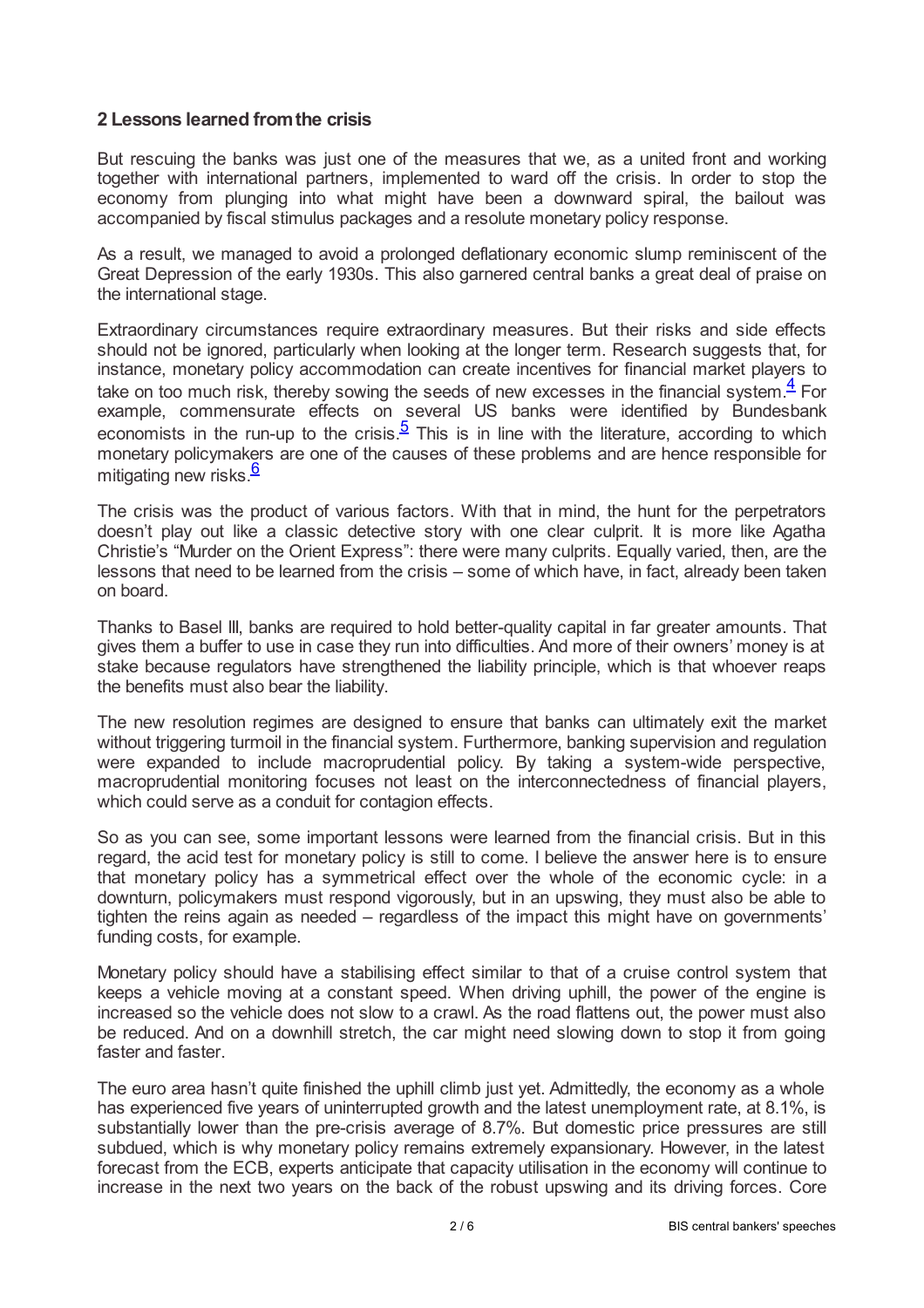inflation in the euro area, which strips out energy and food, is therefore likely to rise from 1.1% this year to 1.8% in 2020. And the headline inflation rate will probably persist at a level of 1.7% this year as well as in the next two years.

From my point of view, this is certainly largely compatible with our medium-term notion of price stability. As a result, it is now time to set about exiting the very expansionary monetary policy. The Governing Council of the ECB didn't set the boulder in motion in June, but you could say it got the ball rolling by indicating that it wanted to end the net purchases of government bonds and other securities at the end of the year.

How the rest of the return to normal monetary policy pans out will of course depend on economic developments, especially the path of inflation. But the financial crisis has taught us not to ignore the impact of long-term risks on price stability, either.

<span id="page-2-0"></span>Economists at the Bank for International Settlements underline that economic developments are affected not just by business cycles but also by financial cycles, which last for longer and fluctuate more strongly. $\frac{7}{5}$  $\frac{7}{5}$  $\frac{7}{5}$  Financial imbalances can ultimately be associated with deeper recessions and lasting damage to the real economy. Because monetary policy can have an impact on the financial cycle, the BIS researchers suggest extending the time horizon for monetary policy. This would allow longer-term risks to price stability from turbulence in the financial system to be factored into monetary policy decisions to a greater degree. Given this long-term connection, it may be advisable, even for a monetary policy that focuses exclusively on the objective of price stability, to heed developments in financial markets.

## **3 Economic policychallenges**

#### Ladies and gentlemen,

I fully understand that the current period of low interest rates is a testing time for savers. Although households have for many years been able to offset their low levels of interest income – from savings, for instance – thanks to the good performance of other asset types, the real return on German households' financial assets entered negative territory at the beginning of the year. In part, this was because equity market prices lost some of their earlier dynamism.

But it's fair to say that citizens are not just savers – they are also employees, property owners and taxpayers. And as such, they benefit from the low interest rates.

Of course, interest rates will also gradually pick up as monetary policy returns to normal. But what level they will ultimately reach depends on conditions that monetary policy cannot create. You see, in a long-term equilibrium, the faster the trend growth of an economy, the higher the interest rate.

However, strengthening the forces of growth is a task for economic policymakers. Here, it will be vital to tap into the opportunities presented by digitalisation – through a suitable infrastructure, education, and, not least, market economy conditions such as modern competition law. Economists are now focusing closely on what have been dubbed "superstar" firms – businesses which are becoming hugely powerful market players, mainly as a result of network effects in the digital segment.<sup>[8](#page-4-7)</sup> Bearing this in mind, Federal Minister for Economics Peter Altmaier's initiative to launch the "Competition Law 4.0 Commission" seems especially relevant.

<span id="page-2-1"></span>And there is certainly far more scope elsewhere for strengthening economic competition and thus boosting productivity. Take, for example, the rigid fee schedules in the liberal professions, which tend to restrict opportunities for competition. The European Commission has also pointed this out in the past. What's more, isolationist tendencies in the field of foreign investment could be more of a hindrance than a stimulus for economic growth.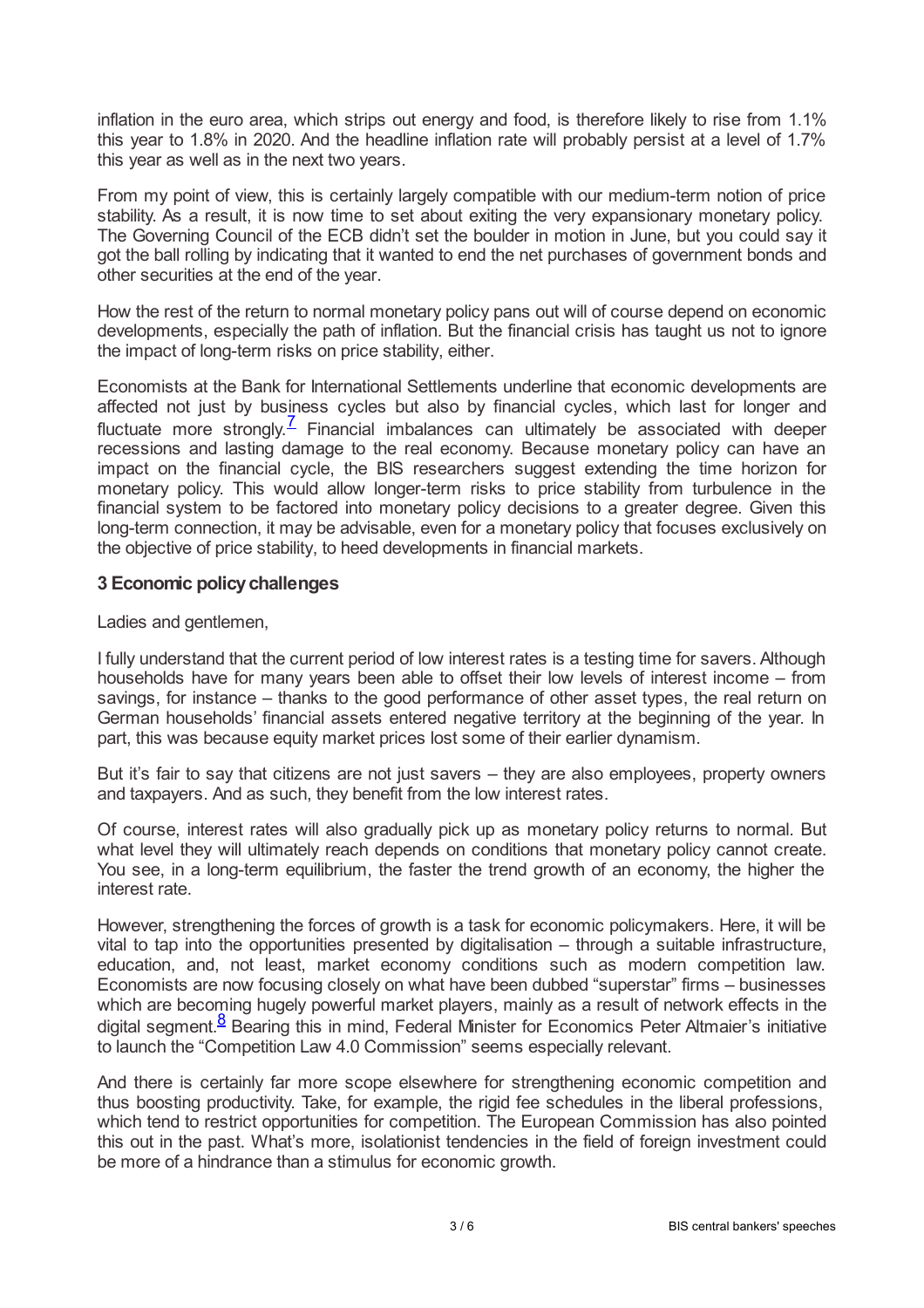Europe is also an important part of the answer to the challenge of increasing productivity. Estimates show that a fully harmonised digital internal market would raise economic output by  $4\%$ . $\frac{9}{5}$  $\frac{9}{5}$  $\frac{9}{5}$ 

<span id="page-3-0"></span>Conversely, demographic change is among the main factors dampening long-term growth. Germany's ageing population means a reduction in the number of potential workers. By the end of the next decade, the ratio of the population of usual working age to older citizens will shrink from 3:1 to roughly 2:1. As a result, by 2060, the OECD expects that Germany's GDP will only increase at a below-average rate compared to the other OECD countries.  $\frac{10}{10}$  $\frac{10}{10}$  $\frac{10}{10}$  There is all the more reason, then, to bolster productivity so as to safeguard the growth potential of Germany's economy.

<span id="page-3-1"></span>Demographic change will also place substantial burdens on social security systems and public finances. For the time being, there are three main levers which can be used to keep the impact on the statutory pension insurance scheme in check.

One lever is the pension level. The current pension adjustment formula foresees a fall in relation to earnings. By contrast, according to the forecasts, the real pension level would continue to rise.

The second lever is the contribution rate. The rate is set to rise in order to curb the declining level of pensions. Yet, this is driving up labour costs and reining in the competitiveness of the German economy. It is thus essential not to pull this level too far.

I believe that the same applies to a tax-financed increase in the Federal grant. As things are at the moment, the Federal grant will already have to rise more sharply than tax revenue. An additional increase would then either mean putting up taxes or cutting spending elsewhere. There's only so much pressure that the Federal budget can take.

Bundesbank experts, amongst others, have been pointing to the third lever – the statutory retirement age – for some time now. Life expectancy has been rising steadily to date, meaning longer and longer pension-drawing periods but stagnant contribution periods. This all points in favour of raising the retirement age beyond 67. And studies show that higher life expectancy also means better health.<sup>[11](#page-5-0)</sup>

<span id="page-3-2"></span>If some individuals do need to retire earlier for health reasons, the system of pensions for people with reduced earning capacity is already in place and has recently been expanded considerably. However, this pension system should not be abused for early retirement in general. The challenge here is to set the eligibility criteria as objectively as possible to avoid undermining the aim of raising the retirement age.

Countries such as Denmark and the Netherlands have already pegged their statutory retirement age to life expectancy. There, the retirement age is set to rise to 68 in 2030 and might even exceed the 70 mark by 2050.

On the back of a long period of economic growth, Germany is currently basking in very favourable public finances. However, burdens stemming from demographic change are looming on the horizon.

Moreover, we cannot kid ourselves that the current period of economic prosperity will last forever. Now is precisely the time for fiscal policymakers to safeguard their capacity for effective intervention. These calls go out, not least, to those countries in Europe where debt levels are still very high and have not come down by much in the past few years. These countries are benefiting, in particular, from the current low interest rates.

But it would be wrong to simply expect things to stay this way. Monetary policy needs to return to normal and interest rates will then rise again. And it is the highly indebted countries that will feel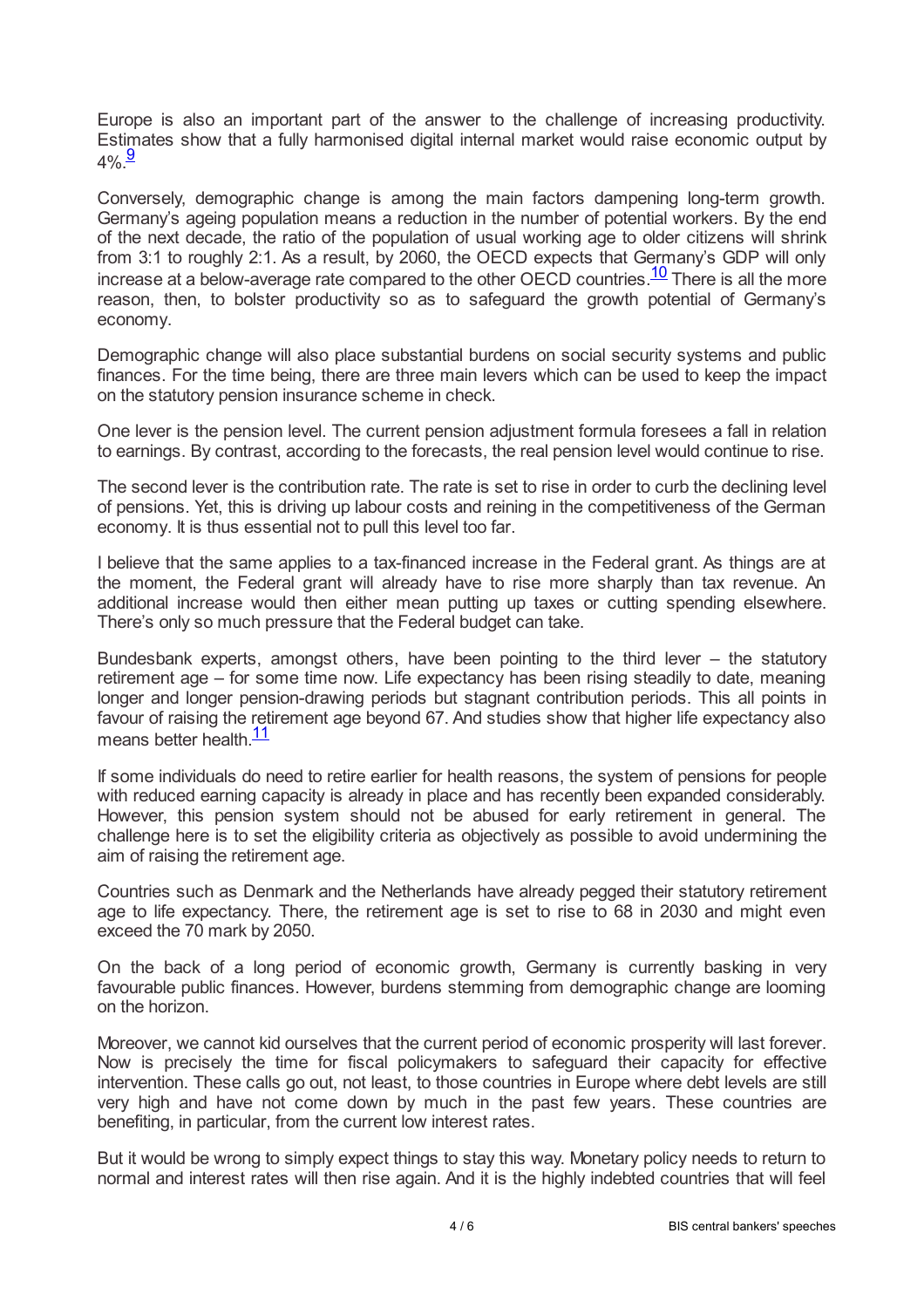<span id="page-4-10"></span>the strain. The Stability Pact, moreover, requires Member States to have a medium-term objective of a structurally close-to-balance budget.<sup>[12](#page-5-1)</sup>

And it is precisely when the debt pile is big that these efforts must not be neglected. Otherwise the debt ratios will stay put at a high level. In Italy, for instance, the debt-to-GDP ratio has been at more than 130% for years. The rules stipulate that significant consolidation is required in Italy next year. Instead, the Italian government has announced that it will raise the deficit ratio to 2.4%. This would have a significant knock-on effect on the structural balance, and the extremely high level of debt would – at best – slip slightly.

Evidently, such developments are also a worry for many investors: risk premia for Italian government bonds have risen. Ultimately, this again narrows the room for manoeuvre for those fiscal policymakers who appear to be promising higher deficits.

The European Commission has thus issued a very critical comment of Italy's latest budget plans and the breach of the rules outlined therein and rightly so, in my opinion.

#### **4 Conclusion**

Ladies and gentlemen,

Together, wind, ice and water can move heavy stones. Ten years ago, many thought that resolving the crisis would be a similar Herculean task. Yet, today, Germany is enjoying remarkably favourable economic times.

The most important thing then is, as Agatha Christie has Hercule Poirot declare in "The Big Four": "Meanwhile we have learnt something, and to know is to be prepared."

Thank you for your attention.

- <span id="page-4-1"></span> $\frac{2}{3}$  $\frac{2}{3}$  $\frac{2}{3}$  R. D. Norris, J. M. Norris, R. D. Lorenz, J. Ray, B. Jackson (2014), Sliding Rocks on Racetrack Playa, Death Valley National Park: First Observation of Rocks in Motion. PLoS ONE 9(8).
- <span id="page-4-2"></span>not named, Bankenpaket ist unter Dach und Fach, 17 October 2008, www.tagesschau.de/wirtschaft/rettungspaket148.html  $\frac{3}{2}$  $\frac{3}{2}$  $\frac{3}{2}$  Author
- <span id="page-4-3"></span> $\frac{4}{2}$  $\frac{4}{2}$  $\frac{4}{2}$  D. W. Diamond, R. G. Rajan (2012), Illiquid banks, financial stability, and interest rate policy. Journal of Political Economy120, pp. 552–591; E. Farhi, J. Tirole (2012), Collective moral hazard, maturitymismatch, and systemic bailouts. American Economic Review 102, pp. 60–93.
- <span id="page-4-4"></span> $5$  C. M. Buch, S. Eickmeier, E. Prieto (2014), In search for yield? Survey-based evidence on bank risk taking. Journal of Economic Dynamics and Control 43, pp. 12–30.
- <span id="page-4-5"></span> $6$  M. Schularick, A. M. Taylor (2012), Credit Booms Gone Bust: Monetary Policy, Leverage Cycles and Financial Crises, 1870–2008. American Economic Review 102, pp. 1029–1061; C. Borio (2014), Monetary Policy and Financial Stability: What Role in Prevention and Recovery? Capitalism and Society 9.
- <span id="page-4-6"></span> $\frac{7}{1}$  $\frac{7}{1}$  $\frac{7}{1}$  C. Borio, P. Disyatat, P. Rungcharoenkitkul (2018), What anchors for the natural rate of interest? mimeo.
- <span id="page-4-7"></span> $\frac{8}{2}$  $\frac{8}{2}$  $\frac{8}{2}$  D. Autor, D. Dorn, L. F. Katz, C. Patterson, J. Van Reenen (2017), The Fall of the Labor Share and the Rise of Superstar Firms. NBER Working Paper 23396.
- <span id="page-4-8"></span> $\frac{9}{2}$  $\frac{9}{2}$  $\frac{9}{2}$  Copenhagen Economics (2010), The Economic Impact of a European Digital Single Market, Final Report.
- <span id="page-4-9"></span>[10](#page-3-1) Å Johansson, et al. (2012), Looking to 2060: Long-Term Global Growth Prospects: A Going for Growth Report. OECD Economic Policy Papers No. 3.

<span id="page-4-0"></span> $\frac{1}{1}$  $\frac{1}{1}$  $\frac{1}{1}$  G. M. Stanley (1955), Origin of playa stone tracks, Racetrack Playa, Inyo County, California. Geological Society of America Bulletin 66, pp. 1329–1360.